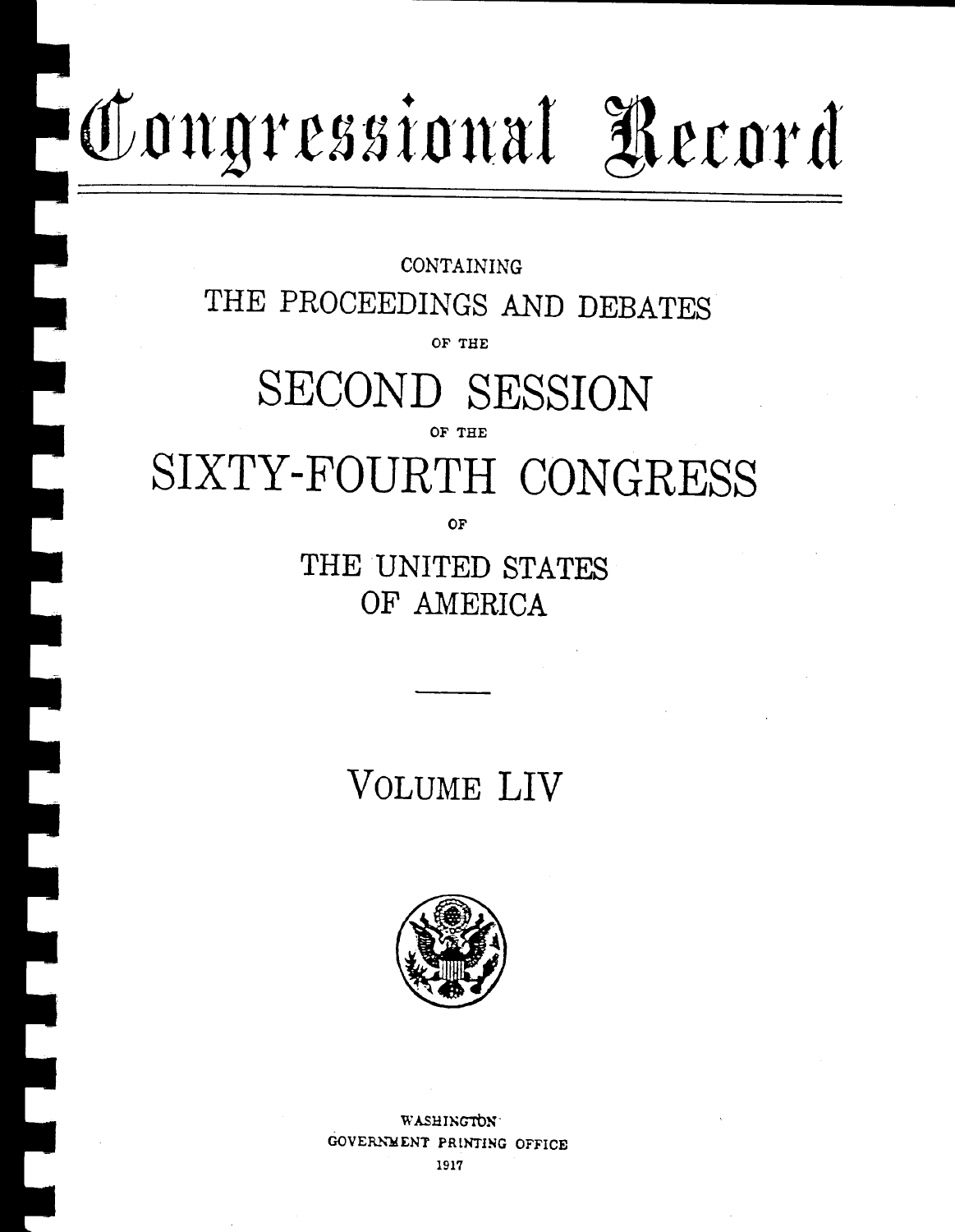Mr. MOORE of Pennsylvania. I am not arguing the point of contraband at all. The gentleman is merely taking my time. I am trying to make a plain statement to the House as to the truth and the facts. The gentleman may be stampeded because<br>certain things appear in the newspapers, but-

Mr. GORDON. Oh, don't you worry about my being stampeded. [Laughter.]

Mr. MOORE of Pennsylvania. I am making the statement that we see alarming headlines to-day indicating that we are on the verge of war because some "overt act" has been committed, and the next day the whole thing is denied.

Mr. GORDON. I agree with the gentleman about that.

Mr. RAGSDALE. Mr. Chairman, will the gentleman yield?

Mr. MOORE of Pennsylvania. Yes.

Mr. RAGSDALE. Will the gentleman tell me what he thinks the duty of this Government ought to be if the German Government has taken charge of and forcibly restrained by order our ambassador in that country?

Mr. MOORE of Pennsylvania. The gentleman is carried away with the headlines.

Mr. RAGSDALE. No; he is not.

Mr. MOORE of Pennsylvania. If the gentleman will listen, I will demonstrate what fools some men are-not like the gentleman from South Carolina, of course—who believe everything they read. I was coming to that very point. For three days we have heard that our American ambassador, who was on excellent terms with everyone in high life in Germany, has "been in captivity" and held for exchange. The gentleman believes that statement.

Mr. RAGSDALE. No; the gentleman does not.

Mr. MOORE of Pennsylvania. It is absurd upon its face. Though we have had it for three days, this morning's news-papers announce that Berlin is in conference with the American ambassador, that conferences have been going on in Berlin, and that the ambassador will be safeguarded out of Germany just as we are going to safeguard the German ambassador out of the United States. 'Oh, how easy it is for you to rush into war upon the say so of somebody who is interested in having war.

Mr. DTER. His passports have been issued to him.<br>Mr. NOORE of Pennsylvania. The ambassador is going to<br>get out safely. Somebody wanted to inflame the American people by declaring that the American ambassador had been held German ambassador and are sending him home, and the Germans have been decent with the American ambassador. But at least 2 college professors and about 150 editors, more or less, yesterday declared-not that they were willing to enlist, for the barracks down here are waiting for men like them to come forward and enlist—but they declared in effect that they were ambassador was held in bondage in Berlin." This morning the newspapers show that those editors and those college professors did not know what they were talking about, and that is what I am trying to say to the gentleman from South Carolina. The plain people should not be fooled. Mr. Chairman, how much time have I left?

The CHAIRMAN. One minute.

Mr. MOORE of Pennsylvania. In that one minute let me say, and I hope not to be interrupted again, that the Housaionic alarm has gone glimmering. The State Department seems to concede that the Germans were within their rights and that the Howatonic presents no casus belli. The next day we had the California sensation. Because this ship bore a good old American name everybody was made to suspect that it was an American ship, and that the Germans had perpetrated such an outrate as would force us to go to war. After the sensation had thrilled the country we were quietly informed that the California was a British ship, sailing under the British flag, and that she had been given the warning required by international law. But a great deal is made of the fact that one American was aboard that ship. He may have been planted there to protect the cargo and to involve this country in an international warfare; I do not know, but the next day after the newspapers had worked the story of the American passenger to the limit, it developed that he was taken off the ship to a place of safety. It matters not that he was a colored man.

Mr. BRITTEN. And the ship was armed.

, N

Mr. MOORE of Pennsylvania. Then, again, Mr. Chairman, the report went broadcast over the United States on the day after the President addressed Congress, that this Government Allier the Fresheim montested Cerman ships. These reports were tempered here and there with the suggestion that the German patients were endeavoring to destroy the property of their own sountry, but nevertheless it was broadly announced that our

naval officers had seized this German property. I will not stop to discuss the moral aspect of this seizure except to say that there had been no declaration of war and that it was not clear why we should deliberately take this German property and appropriate it to the United States. Within a day or two the answer came from both the State Department and the White House that these German ships had not been seized, and that while this Government was taking certain precautions with respect to possible impediments to navigation, every courtesy was being shown the officers and men in charge of these German vessels. It was evident that some tall lying was done in this instance for the purpose of irritating Germany under very aggravating circumstances. Somebody evidently wanted Germany to commit an "overt act" that would bring on a war. We ought to be on our guard against this dangerous "rumor" business, whether it originates in London or the United States.

The CHAIRMAN. The time of the gentleman from Pennsylvania has expired.

The Clerk read as follows:

Symman has expired.<br>
The Clerk red as follows:<br>
Harbitannece, Further of a follows:<br>
Maintenance, Further of Supplies and Accounts: For foel; the re-<br>
mountaing different from a halo strainer of substants and direction<br>
i

Mr. MOORE of Pennsylvania, Mr. RAGSDALE, and Mr. CALLAWAY rose.

The CHAIRMAN. The Chair will recognize the gentleman from Texas, a member of the committee.

Mr. CALLAWAY. Mr. Chairman, I ask unnnimous consent to insert in the RECORD a statement that I have of how the newspapers of this country have been handled by the munition manufacturers

The CHAIRMAN. The gentleman from Texas asks unanimous consent to extend his remarks in the RECORD by inserting a certain statement. Is there objection?

Mr. MANN. Mr. Chairman, reserving the right to object, may I ask whether it is the gentleman's purpose to insert a long list of extracts from newspapers?

Mr. CALLAWAY. No; it will be a little, short statement, not over 2} inches in length in the RECORD.

The CHAIRMAN. Is there objection?

There was no objection.

Mr. CALLAWAY. Mr. Chairman, under unanimous consent, I insert in the RECORD at this point a statement showing the newspaper combination, which explains their activity in this war matter, just discussed by the gentleman from Pennsylvania [Mr. MOORE]:

"In March, 1915, the J. P. Morgan interests, the steel, shipbuilding, and powder interests, and their subsidiary organizations, got together 12 men high up in the newspaper world and employed them to select the most influential newspapers in the United States and sufficient number of them to control generally the policy of the daily press of the United States.

These 12 men worked the problem out by selecting 179 newspapers, and then began, by an elimination process, to retain only those necessary for the purpose of controlling the general policy of the daily press throughout the country. They found it was only necessary to purchase the control of 25 of the greatest papers. The 25 papers were agreed upon; emissaries were sent to purchase the policy, national and international, of these papers; an agreement was reached; the policy of the papers was bought, to be paid for by the month; an editor was furnished for each paper to properly supervise and edit information regarding the questions of preparedness, militarism, financial policies, and other things of national and international nature considered vital to the interests of the purchasers.

"This contract is in existence at the present time, and it accounts for the news columns of the daily press of the country